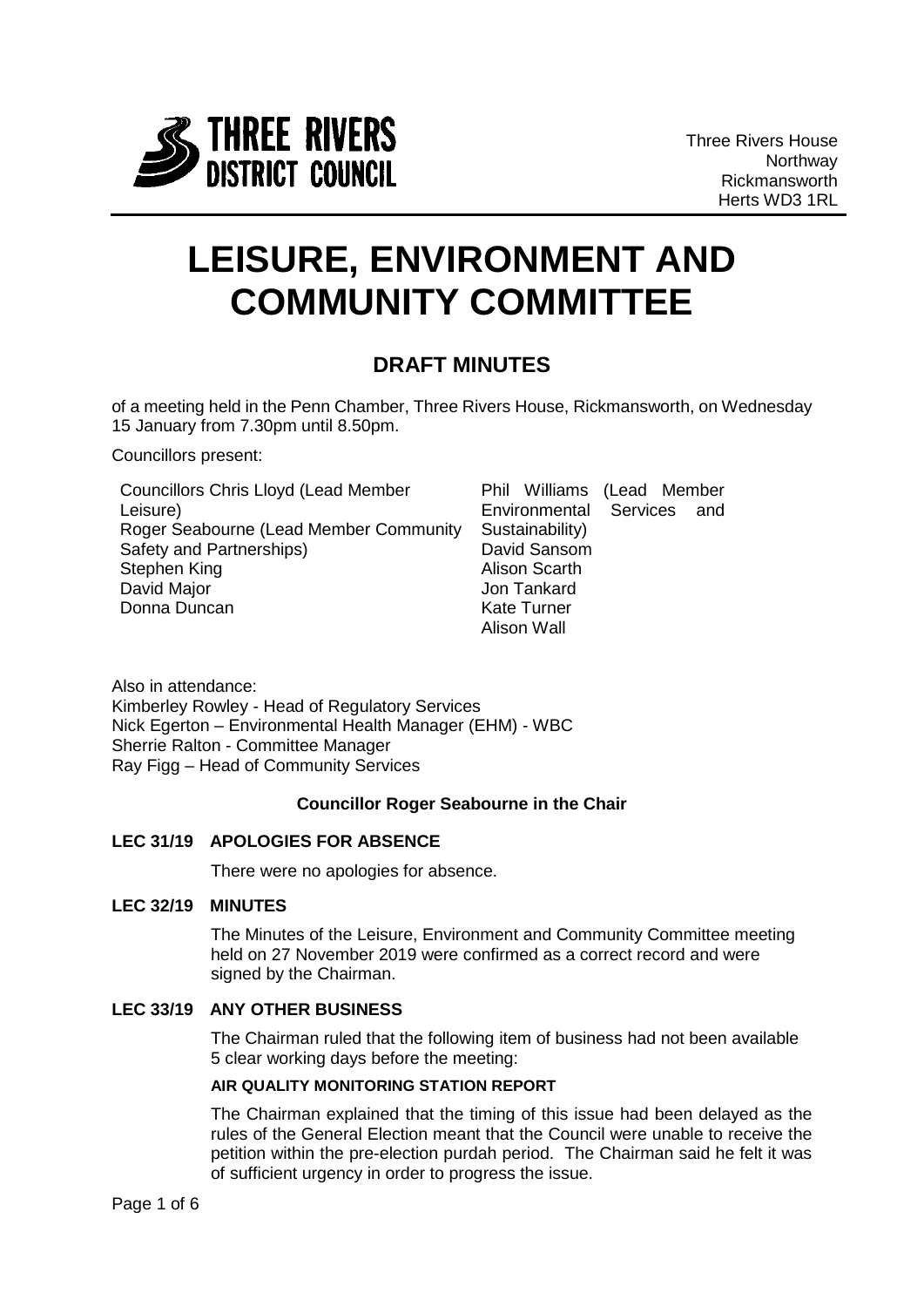#### **LEC 34/19 DECLARATION OF INTERESTS**

There were no declarations of interest.

#### **LEC 35/19 TO RECEIVE A PETITION UNDER COUNCIL PROCEDURE RULE 18**

The Committee received a petition which had over 100 signatures. The petition asked the Council to:

"In the absence of any Air Quality Monitoring device within the Maple Cross area, install a full Air Quality Monitor immediately.

The traffic in all forms: HGV's and LGV's, has steadily increased in our area and is the biggest cause of pollution. HS2's ongoing works have caused significant levels of dust. Maple Cross residents deserve to know what they are inhaling. We therefore demand the immediate installation of an allencompassing Air Quality Monitoring system in Maple Cross."

In accordance with Council Procedural Rule 18 a Member of the Public presented the petition to the Committee and addressed the meeting.

#### RESOLVED:

The petition be accepted. The Lead Petitioner be written to in acknowledgement of the submission.

# **LEC 36/19 AIR QUALITY MONITORING STATION REPORT**

The Committee received a report detailing the options available for monitoring air quality in Maple Cross.

The Environmental Health Manager (EHM) gave a background on the levels of air quality. He said that the air quality data available from DEFRA was not just for one year, but on going with the most recent mapping in 2017, although this did not show particulate levels changing from 2015. DEFRA used a network of monitors with the data used to create the mapping. It is scientifically based.

The Head of Regulatory Services explained that a decision had been made to bring a report to this meeting to provide an immediate response to the petition. She said that the report showed the Council's legal obligations and how these were carried out and gave a number of options to be considered.

The Chairman asked for a background of the process the Council had gone through for HS2. The Head of Regulatory Services said for HS2, there had been a petitioning process, in which Herts County Council (HCC) was also involved. . The Council had petitioned on air quality but had only been successful with regard to the monitoring of dust. As a result of the petitioning HS2 were required to install dust monitors at certain locations. HCCs petitioning on air quality has resulted in air quality monitoring in certain locations but around the compound. The Council had been told that nationally HS2 had done what they needed to do in terms of air quality with regards to their construction.

POST MEETING NOTE Information: HS2 publish the data from their air quality monitoring stations monthly. This is available at: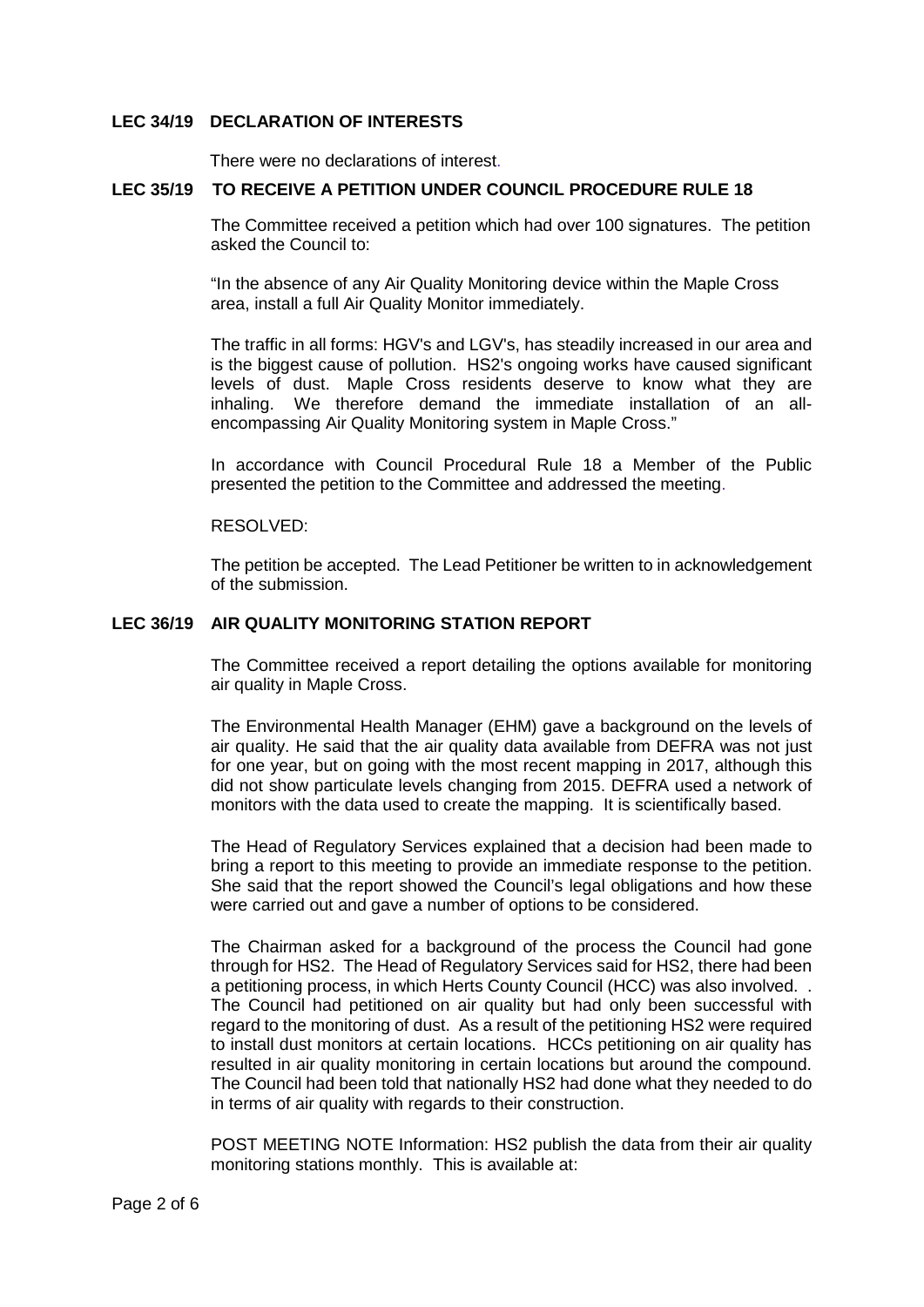[https://www.gov.uk/government/collections/monitoring-the-environmental-effects-of](https://www.gov.uk/government/collections/monitoring-the-environmental-effects-of-hs2#monthly-air-quality-and-dust-reports)[hs2#monthly-air-quality-and-dust-reports](https://www.gov.uk/government/collections/monitoring-the-environmental-effects-of-hs2#monthly-air-quality-and-dust-reports)

In accordance with Council Procedure Rule 35(b) a Member of the Public spoke in support of installation of an Air Quality Monitoring Station.

The EHM advised that he had initially responded on what had to be reported on legally. One reason there was a target level rather than an objective level was because of the transient nature of PM2.5 concentrations. The smaller the particle, the further it would travel. Urban traffic only made up 14% of PM2.5 in the UK. 20% was from international sources which was why it was not necessarily considered a local issue. The network of nitrogen dioxide monitoring the Council undertakes is a good indicator of pollution coming from vehicles, which was considered to be the main source of pollution within Three Rivers.

The Head of Regulatory Services clarified that all the options required additional information from the Lead Petitioner. Funding would be addressed once a need had been identified.

Councillor David Sansom said HS2 had advised a year ago that there was money available for local projects. He proposed that an amendment be made to recommendation 1 that HS2 be approached to fund the air quality monitoring to be sited between HS2 and Maple Cross, the Chairman, although he thought it very unlikely HS2 would agree to such a grant, was happy to second the proposal.

The Chairman said he understood that any funding would be for enhancing the community but agreed that the Council could ask for funding towards this research. The Member stressed that the research should be carried out by this Council not HS2.

The Head of Regulatory Services pointed out that the cost of a continuous monitoring station would be in excess of £40,000.

A Member suggested contacting the Head of Community Partnerships to find out whether there would be any Public Health funding available.

A Member asked if Officers could look at the availability of any other grants. They also asked about portable testing sites. The EHM advised that portable monitoring equipment was not generally of a high standard and there was no DEFRA approved temporary monitoring equipment. Diffusion tubes used by the Council are considered to be plus or minus 20% accurate which was why they were only used for long term monitoring to improve accuracy. Diffusion tubes were usually used alongside continuous monitoring. Looking at vehicle emissions nitrogen dioxide levels were easier to monitor than PM10 and more likely to exceed the objective levels. N02 was the worst case scenario.

A Member asked if as well as looking at data and levels of pollution, could this be broadened to cover public health outcomes? HCC collected data annually on asthma, coronary disease, cancer of the lungs. It would be helpful to see the trends within the District over the past 10 year.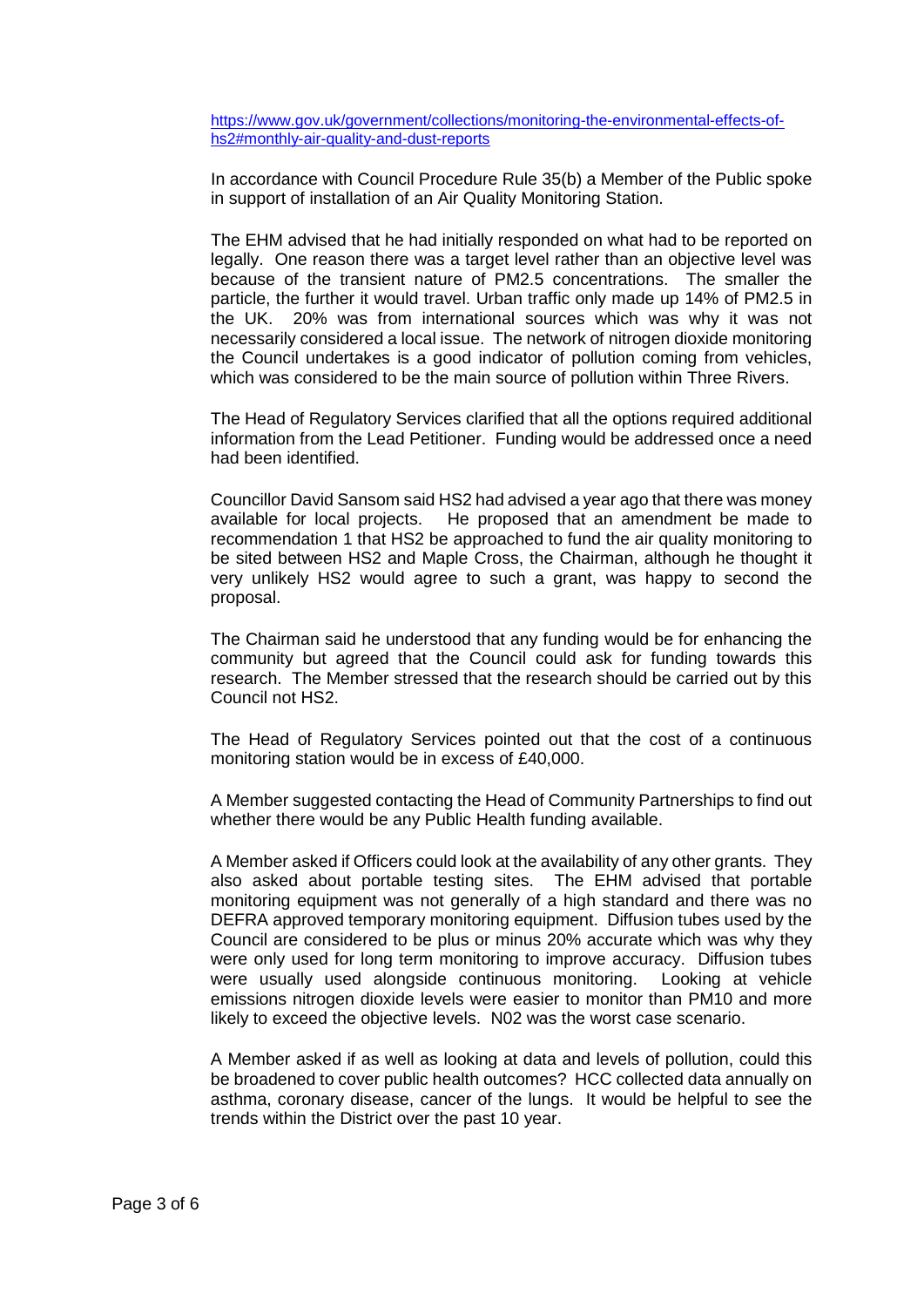A Member said in addition to getting the £40,000, Option 2 should also be pursued.

The Head of Regulatory Services said the estimate was for one diffusion tube but once the Lead Petitioner advised of the areas of particular concern it may be monitoring at more than one site was necessary. Once the information was received it was proposed to return a report to the Committee to agree the cost. The data would be collected for a year.

However, there was a possibility that without firm evidence of the need to commence air quality monitoring by diffusion tube in the locality, this concern could be repeated across the District so whatever decision was made would mean any additional requests would also have to be considered. Evidence from our annual monitoring reported to DEFRA showed that in the past no specific issues had been highlighted in Maple Cross.

A Member agreed that more monitoring was required but asked whether the siting of monitors should be delegated to Officers. The Chairman replied that Officers currently do this and that any costs would have to be found within the Council's budget.

Councillor Alison Wall moved, duly seconded, that recommendation 1 be amended to have the inclusion that public health data be included. The EHM confirmed Officers met with HCC regularly. HCC were putting together an air quality strategy across Hertfordshire which should include public health and had an objective to work on PM2.5 therefore this was already being addressed

A Member said he would like to understand what the County wide strategy is and ensure that Three Rivers had a strategy that would work over ten years across the District rather than just a knee jerk reaction.

The Chairman said that Recommendation 1 appeared to take in most of the concerns that had been raised.

The Head of Regulatory Services added that Recommendation 1 can be revised to say that Public Health and County Council Data would be accessed to collate with data that comes from the residents. If the option is anything other than do nothing it would have to come back to Committee due to the financial implications. It would also include that Officers had been asked to pursue additional funding.

It was not considered practical to include a time frame as it would all depend upon evidence being gathered and assessed.

Councillor Chris Lloyd proposed, duly seconded, that the following additions discussed be included within Recommendation 1:

'Officers to explore funding from HS2 and other possible funding options but for the longer term.'

'Officers to work with HCC on the Air Quality Strategy for Hertfordshire'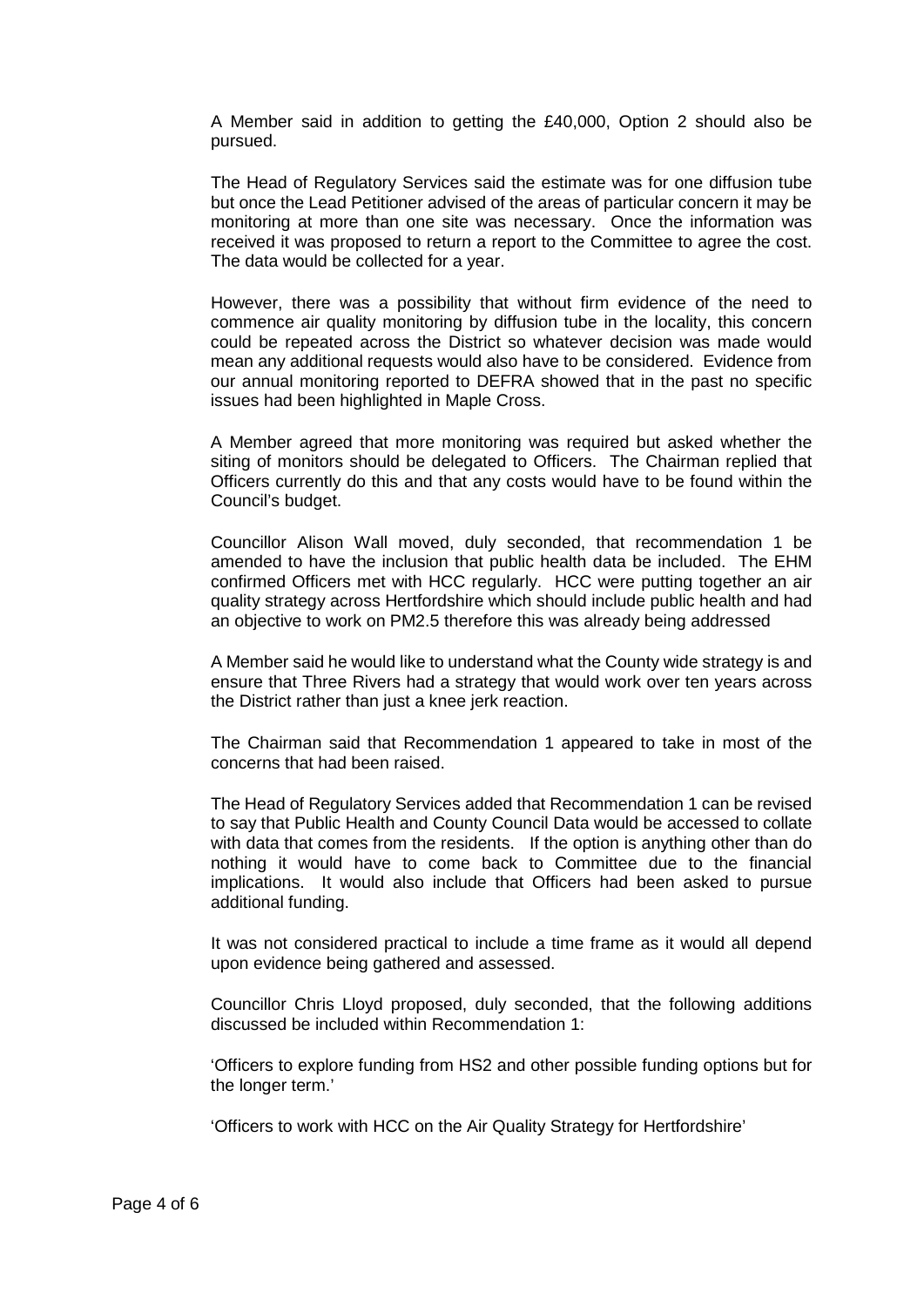The Head of Regulatory Services added that any decision taken on the actions outside of budget would be brought back to Committee and decisions within budget could be delegated to the DCES in consultation with the Lead Member for Environmental Services and Sustainability. It was advised that Officers would guide the residents as to what evidence would be required.

On being put to the Committee Recommendation 1 with the amendments above was declared CARRIED by the Chairman the voting being Unanimous.

RESOLVED:

That:

1) A response is sent to the Lead Petitioner requesting additional information and any supporting evidence and this evidence is reviewed by appropriate specialist Officers;

And the decision is delegated to the DCES in consultation with the Lead Member to consider the Officer review of any evidence and agree an option detailed in this report or alternative actions which the local authority has powers to act such as the investigation of dust under the statutory nuisance or planning regimes;

And Officers to explore funding from HS2 and other possible funding options;

And Officers to work with HCC on the Air Quality Strategy for Hertfordshire;

And Public Health and County Council Data to be accessed to collate with data that comes from the residents.

2) If following the review of any additional information and evidence it is resolved to pursue Option 2, 3 or 4 then a report be bought back to this Committee for a final decision if it cannot be delivered within existing budgets and a growth bid be submitted if required.

*Councillor Phil Williams left the meeting.*

# **LEC 37/19 REVIEW OF LICENSING FEES AND CHARGES**

Following the Licensing Review a 28 day a consultation with stakeholders had taken place. The consultation sought comments on the new fees and charges and expired on Wednesday 15 January 2020.

The Head of Regulatory Services advised that no representations had been received.

A Member was concerned about the percentage of price increase on some licences. The Head of Regulatory Services advised that the fees had not increased for a number of years and were based on partial cost recovery. It was noted that there had been no responses to the consultation to date.

Councillor Chris Lloyd proposed, duly seconded, the recommendation in the report.